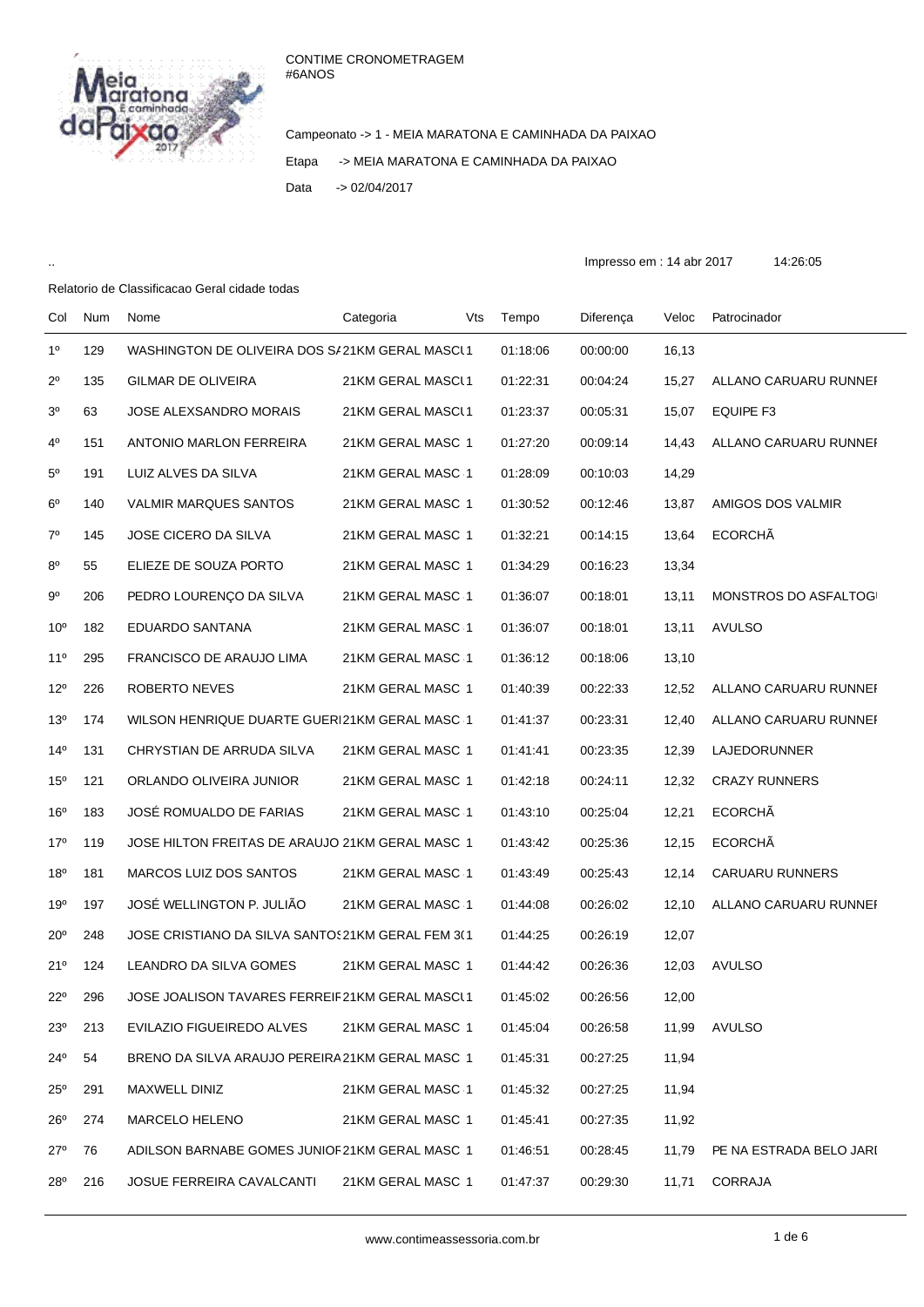| 29°             | 176 | FERNANDO JOSÉ ROLAND DE OLIV 21KM GERAL MASC 1   |                   | 01:47:56 | 00:29:49 | 11,67 | ALLANO CARUARU RUNNEF |
|-----------------|-----|--------------------------------------------------|-------------------|----------|----------|-------|-----------------------|
| 30 <sup>o</sup> | 171 | MARCELO MOURA SILVA                              | 21KM GERAL MASC 1 | 01:48:07 | 00:30:01 | 11,65 | <b>AVULSO</b>         |
| 31°             | 193 | LINDOMAR MELO DA SILVA                           | 21KM GERAL MASC 1 | 01:49:00 | 00:30:54 | 11,56 |                       |
| $32^{\circ}$    | 214 | ADEMIR JOSÉ DE OLIVEIRA                          | 21KM GERAL MASC 1 | 01:49:03 | 00:30:57 | 11.55 | <b>ACORJA</b>         |
| 33 <sup>o</sup> | 280 | ITAMAR JOSE DOS SANTOS                           | 21KM GERAL MASC 1 | 01:49:07 | 00:31:00 | 11,55 |                       |
| 34 <sup>°</sup> | 229 | BENTO BARBOSA BEZERRA                            | 21KM GERAL MASC 1 | 01:49:21 | 00:31:15 | 11,52 | AVULSO                |
| $35^\circ$      | 141 | EZEQUIEL SILVA OLIVEIRA                          | 21KM GERAL MASC 1 | 01:50:35 | 00:32:29 | 11,39 | AVULSO                |
| $36^{\circ}$    | 73  | ERIVANDSON MARQUES DE BARRC21KM GERAL MASC 1     |                   | 01:50:47 | 00:32:41 | 11,37 | MONSTROS DO ASFALTOGI |
| $37^\circ$      | 252 | EDGAR FRANCISCO DE PAIVA DO N21KM GERAL MASC 1   |                   | 01:51:11 | 00:33:04 | 11,33 |                       |
| $38^{\circ}$    | 116 | <b>HUGO EDSON PAES MEDEIROS</b>                  | 21KM GERAL MASC 1 | 01:51:31 | 00:33:25 | 11,30 |                       |
| 39 <sup>o</sup> | 98  | <b>GILMAR BATISTA MARQUES</b>                    | 21KM GERAL MASC 1 | 01:52:51 | 00:34:44 | 11,17 |                       |
| $40^{\circ}$    | 228 | SILVEIRA JOAO DE SOUZA                           | 21KM GERAL MASC 1 | 01:53:19 | 00:35:13 | 11,12 |                       |
| 41°             | 109 | ANDRÉ PEREIRA DA SILVA                           | 21KM GERAL MASC 1 | 01:53:37 | 00:35:31 | 11,09 | AVULSO                |
| $42^{\circ}$    | 69  | ADELCIO CAMPOS JUNIOR                            | 21KM GERAL MASC 1 | 01:53:44 | 00:35:37 | 11,08 | MONSTROS DO ASFALTOGI |
| 43 <sup>°</sup> | 187 | GILVAN OLIVEIRA SANTOS                           | 21KM GERAL MASC 1 | 01:53:53 | 00:35:47 | 11,06 |                       |
| 44°             | 156 | JOSE ROMERO COSMO DE LIMA                        | 21KM GERAL MASC 1 | 01:54:02 | 00:35:56 | 11,05 |                       |
| $45^{\circ}$    | 133 | MÃ RCIO APOLÃ"NIO DA ROCHA JÃS 21KM GERAL MASC 1 |                   | 01:54:02 | 00:35:56 | 11,05 | AVULSO                |
| 46°             | 78  | FELIPE BEZERRA TAVARES                           | 21KM GERAL MASC 1 | 01:54:02 | 00:35:56 | 11,05 |                       |
| 47°             | 235 | JOSEAN CARVALHO DA SILVA LINO 21KM GERAL MASC 1  |                   | 01:54:05 | 00:35:59 | 11,04 |                       |
| 48°             | 88  | RENNE HIGOR DO NASCIMENTO                        | 21KM GERAL MASC 1 | 01:54:10 | 00:36:04 | 11,04 |                       |
| 49°             | 155 | WAGNER ALMIR DE MACEDO                           | 21KM GERAL MASC 1 | 01:55:02 | 00:36:55 | 10,95 |                       |
| $50^\circ$      | 72  | WVERLANDE SOUZA CAMPELO FILI 21KM GERAL MASC 1   |                   | 01:55:10 | 00:37:04 | 10,94 | MONSTROS DO ASFALTOGI |
| 51°             | 160 | FRANCISCO ROGERIO S. DE V. JUN21KM GERAL MASC 1  |                   | 01:55:26 | 00:37:20 | 10,92 | ALLANO CARUARU RUNNEH |
| $52^\circ$      | 81  | JESSE DE LIMA MARQUES                            | 21KM GERAL MASC 1 | 01:55:28 | 00:37:22 | 10,91 | MONSTROS DO ASFALTOGI |
| $53^\circ$      | 128 | KLEBERSSON FERNANDO LEAL                         | 21KM GERAL MASC 1 | 01:55:41 | 00:37:35 | 10,89 |                       |
| $54^{\circ}$    | 99  | GENAELSON BARBOSA DE SOUZA 21KM GERAL MASC 1     |                   | 01:56:22 | 00:38:16 | 10,83 |                       |
| $55^{\circ}$    | 149 | ALEXANDRE DA SILVA                               | 21KM GERAL MASC 1 | 01:56:36 | 00:38:29 | 10,81 | <b>AVULSO</b>         |
| $56^{\circ}$    | 190 | JOSE PEDRO DA SILVA                              | 21KM GERAL MASC 1 | 01:56:38 | 00:38:32 | 10,80 |                       |
| $57^\circ$      | 204 | JOSE INACIO DA SILVA                             | 21KM GERAL MASC 1 | 01:57:05 | 00:38:59 | 10,76 |                       |
| $58^{\circ}$    | 264 | ANTONIO DE OLIVEIRA                              | 21KM GERAL MASC 1 | 01:57:55 | 00:39:49 | 10,69 |                       |
| $59^\circ$      | 60  | BRUNO AUGUSTO SANTOS DA SILV21KM GERAL MASC 1    |                   | 01:58:38 | 00:40:32 | 10,62 | GARRA E SUPERAÇÃO     |
| $60^{\circ}$    | 147 | CESAR ROBERTO BESERRA DE LIM21KM GERAL MASC 1    |                   | 02:00:24 | 00:42:18 | 10,47 | <b>CORRIDA LIVRE</b>  |
| 61°             | 142 | GIL CESAR ARAUJO DE ANDRADE 21KM GERAL MASC 1    |                   | 02:00:37 | 00:42:31 | 10,45 | AVULSO                |
| $62^\circ$      | 188 | ALEXANDRE ARAUJO SILVA                           | 21KM GERAL MASC 1 | 02:01:15 | 00:43:09 | 10,39 | <b>CRAZY RUNNERS</b>  |
| $63^\circ$      | 146 | JOAO LUIZ DE MAGALHAES JUNIOR21KM GERAL MASC 1   |                   | 02:01:45 | 00:43:39 | 10,35 | ALLANO CARUARU RUNNEI |
| $64^{\circ}$    | 132 | EMERSON LUIS DE SOUSA MACHAI 21KM GERAL MASC 1   |                   | 02:01:47 | 00:43:41 | 10,35 | AVULSO                |
| $65^\circ$      | 159 | JOÃO MARCELO CORTES                              | 21KM GERAL MASC 1 | 02:01:51 | 00:43:45 | 10,34 | <b>AVULSO</b>         |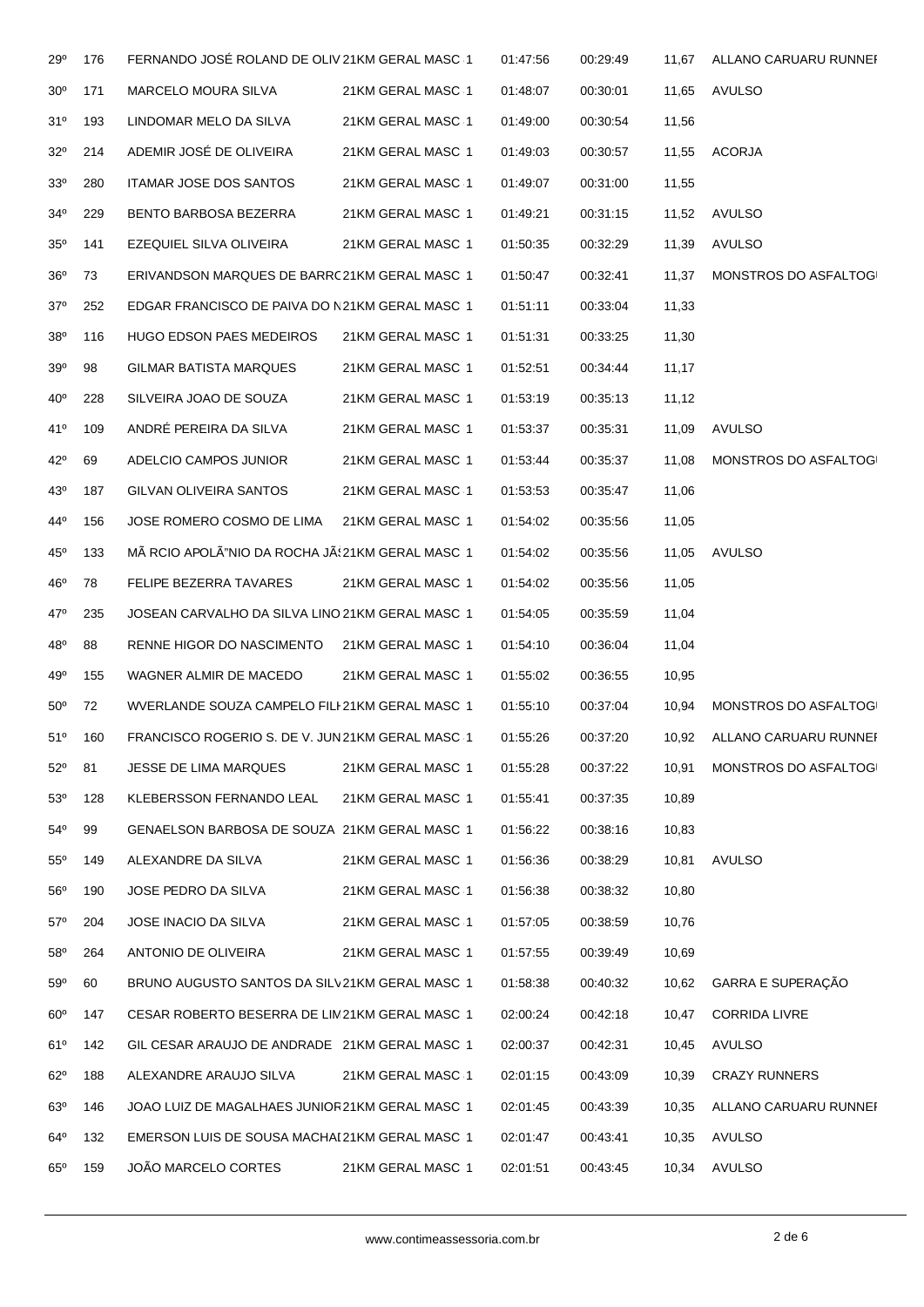| $66^{\circ}$    | 157 | <b>GENILSON LIMA</b>                            | 21KM GERAL MASC 1 | 02:02:01 | 00:43:55 | 10,33 | LAJEDORUNNER                 |
|-----------------|-----|-------------------------------------------------|-------------------|----------|----------|-------|------------------------------|
| $67^\circ$      | 254 | DOM MENEZES DA SILVA                            | 21KM GERAL MASC 1 | 02:02:04 | 00:43:58 | 10,32 |                              |
| 68°             | 137 | EDEILSON SILVA DE LIMA                          | 21KM GERAL MASC 1 | 02:02:06 | 00:43:59 | 10,32 |                              |
| $69^\circ$      | 290 | <b>JOSE LUIZ SILVA</b>                          | 21KM GERAL MASC 1 | 02:02:23 | 00:44:17 | 10,30 |                              |
| $70^{\circ}$    | 75  | DAVI RAMOS DOS SANTOS                           | 21KM GERAL MASC 1 | 02:02:44 | 00:44:37 | 10,27 | AVULSO                       |
| 71°             | 249 | ANTONIO DE OLIVEIRA                             | 21KM GERAL MASC 1 | 02:02:46 | 00:44:39 | 10,26 |                              |
| $72^{\circ}$    | 110 | DYOGO JONATHAN SENA DA SILVA 21KM GERAL MASC 1  |                   | 02:02:54 | 00:44:48 | 10,25 | <b>STREET RUNNER</b>         |
| 73 <sup>o</sup> | 143 | FABIO JUNIO DE MELO                             | 21KM GERAL MASC 1 | 02:03:18 | 00:45:12 | 10,22 | <b>CORREDORES DE PLANTAC</b> |
| 74°             | 217 | LUIZ CARLOS RODRIGUES                           | 21KM GERAL MASC 1 | 02:03:23 | 00:45:16 | 10,21 |                              |
| 75°             | 201 | MÁRCIO DE JESUS NATAL                           | 21KM GERAL MASC 1 | 02:03:28 | 00:45:21 | 10,21 | CORRAJA-JOÃO ALFREDO(I       |
| 76°             | 209 | CELIO JOSE CORDEIRO DE SOUZA 21KM GERAL MASC 1  |                   | 02:04:54 | 00:46:48 | 10,09 | <b>AVULSO</b>                |
| $77^\circ$      | 172 | DANIEL ALBUQUERQUE DE OLIVEIF21KM GERAL MASC 1  |                   | 02:05:22 | 00:47:16 | 10,05 | ACORJA                       |
| 78°             | 150 | ROGERIO R DA SILVA                              | 21KM GERAL MASC 1 | 02:05:30 | 00:47:24 | 10,04 | AVULSO                       |
| 79°             | 126 | JOSE CARLOS DA SILVA SANTOS 21KM GERAL MASC 1   |                   | 02:06:10 | 00:48:04 | 9,99  | <b>AVULSO</b>                |
| 80 <sup>o</sup> | 260 | JOSE RICARDO VASCONCELOS                        | 21KM GERAL MASC 1 | 02:06:11 | 00:48:04 | 9,99  |                              |
| 81°             | 185 | DORGIVAL CETANO DA SILVA                        | 21KM GERAL MASC 1 | 02:06:32 | 00:48:26 | 9,96  |                              |
| 82°             | 215 | ALEXANDRE CESAR DE SIQUEIRA \21KM GERAL MASC 1  |                   | 02:06:47 | 00:48:41 | 9,94  |                              |
| 83°             | 299 | FABIO VILAR MAIA ALVES                          | 21KM GERAL MASC 1 | 02:06:50 | 00:48:44 | 9,93  |                              |
| 84°             | 219 | JOSE ALMIR DA SILVA                             | 21KM GERAL MASC 1 | 02:06:59 | 00:48:53 | 9,92  | CORRE                        |
| $85^\circ$      | 284 | LUCIANO ARAUJO LIMA                             | 21KM GERAL MASC 1 | 02:07:07 | 00:49:01 | 9,91  |                              |
| 86°             | 250 | PAULO ROBERTO DA SILVA                          | 21KM GERAL MASC 1 | 02:07:07 | 00:49:01 | 9,91  | <b>CONQUISTA SPORTS</b>      |
| $87^\circ$      | 161 | ELISSON RANIERE DO NASCIMENT (21KM GERAL MASC 1 |                   | 02:07:20 | 00:49:14 | 9,90  |                              |
| 88 <sup>°</sup> | 255 | <b>BRUNO GAMALHOES SILVA</b>                    | 21KM GERAL MASC 1 | 02:07:33 | 00:49:27 | 9,88  |                              |
| 89°             | 179 | LUCIANO XAVIER DA SILVA                         | 21KM GERAL MASC 1 | 02:08:07 | 00:50:00 | 9,83  |                              |
| $90^{\circ}$    | 170 | MARCOS ANTONIO CORREIA DA SIL21KM GERAL MASC 1  |                   | 02:08:10 | 00:50:04 | 9,83  | <b>OLINDA RUNNERS</b>        |
| 91°             | 111 | JOSE RONIELTON DE LIMA                          | 21KM GERAL MASC 1 | 02:08:53 | 00:50:46 | 9,78  | <b>STREET RUNNER</b>         |
| $92^{\circ}$    | 196 | VLADEMIR JOSÉ DE ASSIS                          | 21KM GERAL MASC 1 | 02:08:54 | 00:50:47 | 9,78  | NUNAGE RUNNING               |
| 93°             | 106 | JARDEL LINS DA SILVA                            | 21KM GERAL MASC 1 | 02:09:31 | 00:51:25 | 9,73  |                              |
| 94°             | 167 | JORGE LUIS DE ARRUDA PEDROSO21KM GERAL MASC 1   |                   | 02:09:34 | 00:51:28 | 9,72  | <b>CORPORESANO</b>           |
| $95^\circ$      | 164 | ELDO ELIAS BENICIO                              | 21KM GERAL MASC 1 | 02:10:07 | 00:52:00 | 9,68  | CORRAJA                      |
| 96°             | 192 | ANTONIO HELENO DE ANDRADE                       | 21KM GERAL MASC 1 | 02:10:23 | 00:52:16 | 9,66  | <b>AVULSO</b>                |
| $97^\circ$      | 77  | PAULO ANGELO ALMEIDA DOS SAN 21KM GERAL MASC 1  |                   | 02:11:38 | 00:53:31 | 9,57  | CRAZY                        |
| $98^{\circ}$    | 79  | MARCILANDIO PEREIRA DA SILVA 21KM GERAL MASC 1  |                   | 02:13:03 | 00:54:57 | 9,47  |                              |
| 99°             | 194 | LUIZ MARIO BARBOSA                              | 21KM GERAL MASC 1 | 02:13:04 | 00:54:58 | 9,47  |                              |
| $100^\circ$     | 189 | LUCIANO FERREIRA SIQUEIRA                       | 21KM GERAL MASC 1 | 02:13:31 | 00:55:25 | 9,44  | <b>CORREDORES DE PLANTAC</b> |
| 101°            | 218 | CARLOS JOSE BELTRAO GUERRA 21KM GERAL MASC 1    |                   | 02:14:02 | 00:55:56 | 9,40  | AVULSO                       |
| 102º 107        |     | ELTON JULIO BEZERRA DA SILVA 21KM GERAL MASC 1  |                   | 02:14:03 | 00:55:57 | 9,40  |                              |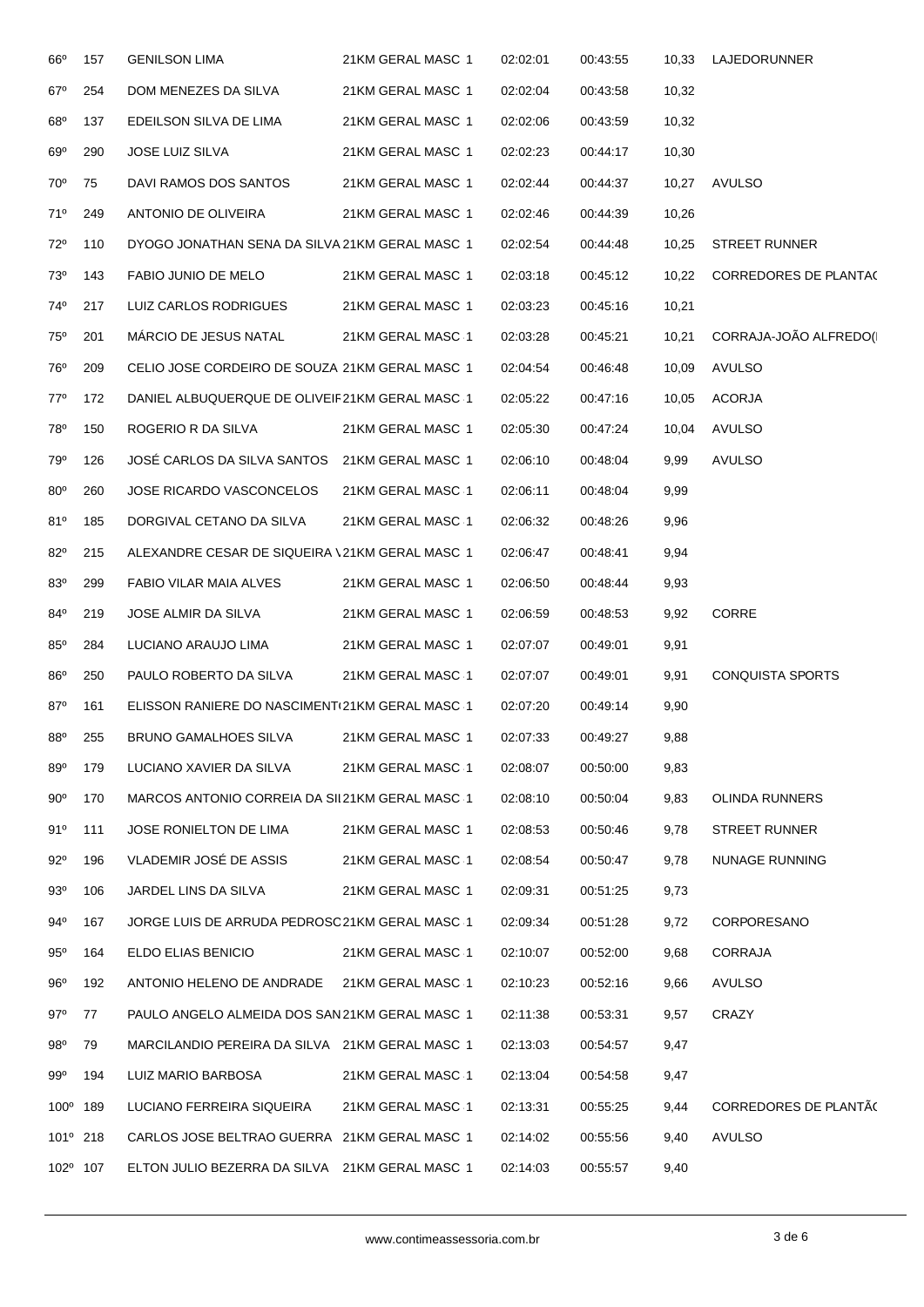| $103^{\circ}$ 62     | KAYQUE RAONY DA PAZ SILVA                                    | 21KM GERAL MASC 1 | 02:14:03 | 00:55:57 | 9,40 | <b>AVULSO</b>         |
|----------------------|--------------------------------------------------------------|-------------------|----------|----------|------|-----------------------|
| 104° 246             | JOSE ANTONIO DA SILVA                                        | 21KM GERAL MASC 1 | 02:14:04 | 00:55:58 | 9,40 |                       |
| 105° 298             | ADEMIR TAVARES DA SILVA                                      | 21KM GERAL MASC 1 | 02:14:04 | 00:55:58 | 9,40 |                       |
| $106^{\circ}$ 85     | EUCLIDES JOSÃO DE LIMA                                       | 21KM GERAL MASC 1 | 02:14:07 | 00:56:01 | 9,39 | AVULSO                |
| 107 <sup>°</sup> 224 | ZAQUEU AMORIM MAIA                                           | 21KM GERAL MASC 1 | 02:14:08 | 00:56:02 | 9,39 | <b>AVULSO</b>         |
| 108 <sup>°</sup> 127 | JOSÉ ROBERVALTER DOS SANTOS 21KM GERAL MASC 1                |                   | 02:14:12 | 00:56:06 | 9,39 | ALLANO CARUARU RUNNEF |
| 109 <sup>°</sup> 175 | ALLANO GUSTAVO MONTEIRO SAN 21KM GERAL MASC 1                |                   | 02:15:36 | 00:57:30 | 9,29 | ALLANO CARUARU RUNNEI |
| $110^{\circ}$ 49     | DOUGLAS MAURICIO                                             | 21KM GERAL MASC 1 | 02:16:01 | 00:57:55 | 9,26 | <b>AVULSO</b>         |
| 111 <sup>°</sup> 105 | JOSE FLAVIO PEREIRA DE LIMA                                  | 21KM GERAL MASC 1 | 02:16:02 | 00:57:56 | 9,26 |                       |
| 112 <sup>o</sup> 177 | FLAVIO VIEIRA DE ASSIS                                       | 21KM GERAL MASC 1 | 02:16:04 | 00:57:58 | 9,26 | <b>CORRAJA</b>        |
| 113º 207             | PAULO ROBERTO DE BARROS FALC21KM GERAL MASC 1                |                   | 02:16:10 | 00:58:03 | 9,25 | AVULSO                |
| 114 <sup>°</sup> 297 | ALESSANDRO DE ALMEIDA SILVA 21KM GERAL MASC 1                |                   | 02:16:36 | 00:58:30 | 9,22 |                       |
| 115 <sup>°</sup> 153 | ALEXSANDRO DO NASCIMENTO BA 21KM GERAL MASC 1                |                   | 02:16:40 | 00:58:34 | 9,22 | <b>CORRAJA</b>        |
| 116° 220             | SILVIO ROCHA DE OLIVEIRA                                     | 21KM GERAL MASC 1 | 02:17:18 | 00:59:12 | 9,18 | <b>AVULSO</b>         |
| 117 <sup>°</sup> 247 | <b>WDELSON JUNIOR</b>                                        | 21KM GERAL MASC 1 | 02:18:09 | 01:00:03 | 9,12 |                       |
| $118^{\circ}$ 80     | SAMUEL CLIMACO DE LIMA                                       | 21KM GERAL MASC 1 | 02:18:10 | 01:00:04 | 9,12 | <b>STREET RUNNER</b>  |
| 119 <sup>°</sup> 195 | CARLOS ALBERTO WANDERLEY                                     | 21KM GERAL MASC 1 | 02:19:48 | 01:01:42 | 9,01 | <b>STREET RUNNER</b>  |
| $120^{\circ}$ 70     | LEANDRO LUIZ DA SILVA                                        | 21KM GERAL MASC 1 | 02:20:11 | 01:02:05 | 8,99 |                       |
| 121 <sup>°</sup> 173 | RENATO CABRAL DE OLIVEIRA NET21KM GERAL MASC-1               |                   | 02:21:26 | 01:03:20 | 8,91 | AVULSO                |
| 122° 74              | ANDRE RENATO TORRES                                          | 21KM GERAL MASC 1 | 02:22:16 | 01:04:10 | 8,86 | AVULSO                |
| 123 <sup>°</sup> 186 | <b>MARCO ANTONIO GOMES</b>                                   | 21KM GERAL MASC 1 | 02:22:17 | 01:04:11 | 8,86 | TAMU JUNTO NA PISTA   |
| 124° 112             | ULISSES RICARDO DE SOUZA E SO 21KM GERAL MASC 1              |                   | 02:23:22 | 01:05:16 | 8,79 | <b>AVULSO</b>         |
| 125° 113             | WYLLIAMS BARBOSA SANTOS                                      | 21KM GERAL MASC 1 | 02:23:36 | 01:05:30 | 8,77 | <b>AVULSO</b>         |
| 126 <sup>°</sup> 138 | BRENO DE ALBUQUERQUE SENNA 21KM GERAL MASC 1                 |                   | 02:23:54 | 01:05:48 | 8,76 | <b>STREET RUNNER</b>  |
| $127^{\circ}$ 58     | RAMON BEZERRA DA SILVA                                       | 21KM GERAL MASC 1 | 02:24:07 | 01:06:01 | 8,74 | AVULSO                |
| 128° 57              | RAMON BEZERRA DA SILVA                                       | 21KM GERAL MASC 1 | 02:24:09 | 01:06:03 | 8,74 | AVULSO                |
| 129º 71              | FáBIO RÃ <sup>3</sup> GINES SIQUEIRA GALINE21KM GERAL MASC 1 |                   | 02:24:18 | 01:06:11 | 8,73 | <b>DUO RUNNING</b>    |
| $130^{\circ}$ 68     | GEIVISSON WILLAMS DA SILVA FRA21KM GERAL MASC 1              |                   | 02:26:16 | 01:08:09 | 8,61 | AVULSO                |
| 131 <sup>°</sup> 134 | RICARDO ALVES DA SILVA                                       | 21KM GERAL MASC 1 | 02:26:37 | 01:08:31 | 8,59 | AVULSO                |
| 132 <sup>°</sup> 222 | JOACI ALBINO DE PAULA FERREIRA21KM GERAL MASC 1              |                   | 02:27:25 | 01:09:19 | 8,55 | <b>CORREDOR IITB</b>  |
| 133º 261             | RODRIGO CORREIA DA SILVA                                     | 21KM GERAL MASC 1 | 02:27:34 | 01:09:27 | 8,54 |                       |
| 134 <sup>°</sup> 130 | CARLOS LAMADRIZ DA SILVA                                     | 21KM GERAL MASC 1 | 02:28:49 | 01:10:43 | 8,47 | <b>CRAZY RUNNERS</b>  |
| 135° 251             | JOAO BERNARDO DE SOUZA JUNIC21KM GERAL MASC 1                |                   | 02:28:50 | 01:10:44 | 8,47 |                       |
| 136 <sup>°</sup> 241 | SERGIO LEANDRO DE LIMA TAVARE21KM GERAL MASC 1               |                   | 02:29:42 | 01:11:35 | 8,42 |                       |
| 137 <sup>°</sup> 244 | NATHAN CARLOS DE LIMA                                        | 21KM GERAL MASC 1 | 02:30:01 | 01:11:55 | 8,40 |                       |
| 138º 243             | DIEGO MATHEUS ALVES DA SILVA 21KM GERAL MASC 1               |                   | 02:30:01 | 01:11:55 | 8,40 |                       |
| 139º 180             | VALDEMIR FERREIRA DA SILVA                                   | 21KM GERAL MASC 1 | 02:30:04 | 01:11:58 | 8,40 |                       |
|                      |                                                              |                   |          |          |      |                       |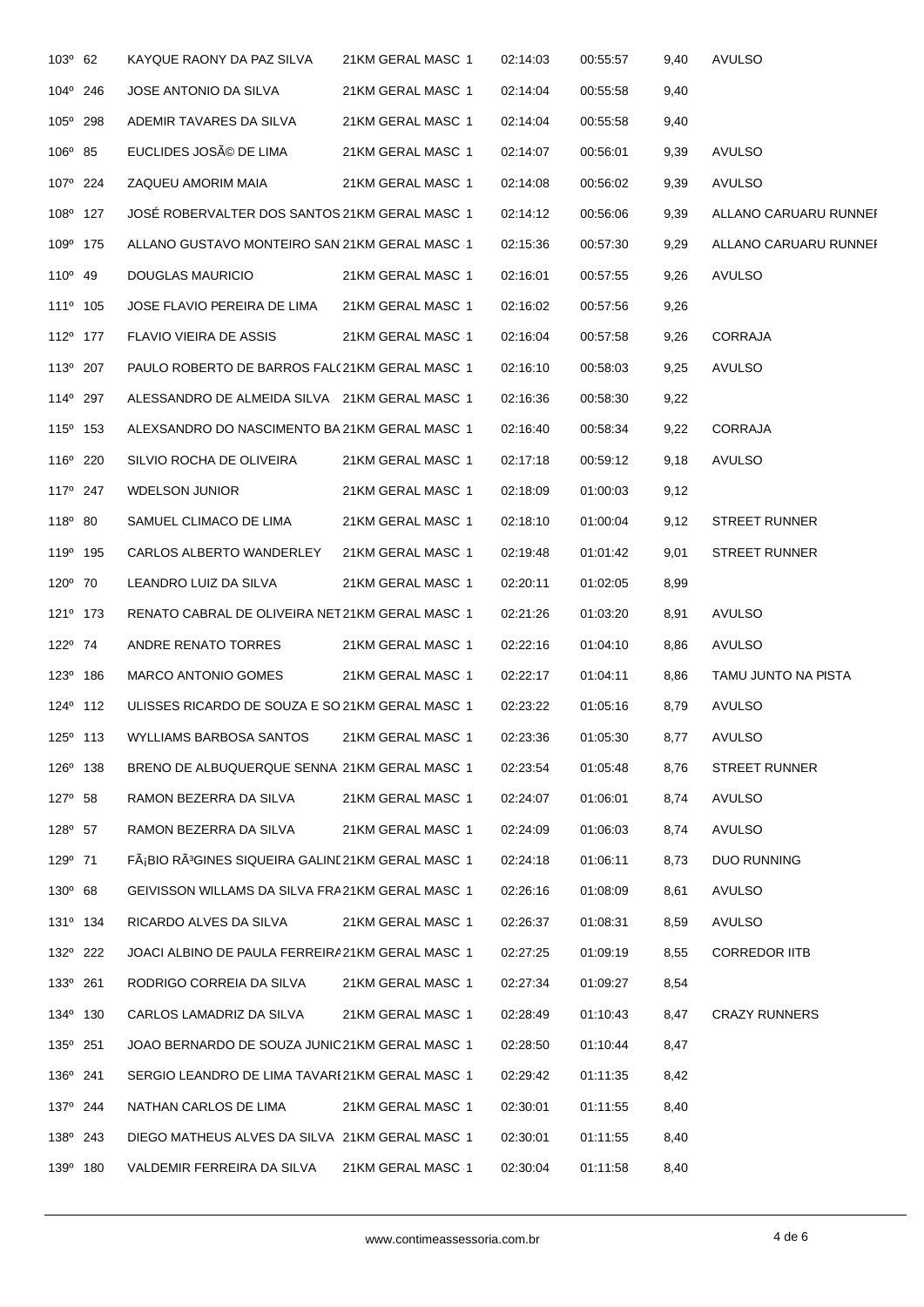| 140° 245             | <b>HERTON GUIMARAES LEITE</b>                   | 21KM GERAL MASC 1 | 02:31:37 | 01:13:31 | 8,31 |                       |
|----------------------|-------------------------------------------------|-------------------|----------|----------|------|-----------------------|
| 141 <sup>°</sup> 139 | <b>JOSE ADALBERTO FILHO</b>                     | 21KM GERAL MASC 1 | 02:31:38 | 01:13:31 | 8,31 | <b>STREET RUNNER</b>  |
| 142 <sup>°</sup> 265 | JOSE JUNIO DA SILVA LIMA                        | 21KM GERAL MASC 1 | 02:31:50 | 01:13:44 | 8,30 |                       |
| 143 <sup>°</sup> 259 | <b>JAILDO GURGEL DA COSTA</b>                   | 21KM GERAL MASC 1 | 02:32:07 | 01:14:01 | 8,28 |                       |
| 144 <sup>°</sup> 144 | ROMULO LEITE RAMOS                              | 21KM GERAL MASC 1 | 02:32:28 | 01:14:22 | 8,26 | SPORT ZONE            |
| $145^{\circ}$ 52     | THIAGO ANDERSON DA SILVA FRAM21KM GERAL MASC 1  |                   | 02:32:47 | 01:14:41 | 8,25 | <b>AVULSO</b>         |
| 146 <sup>°</sup> 166 | LENILSON SILVA DOS SANTOS                       | 21KM GERAL MASC 1 | 02:36:23 | 01:18:16 | 8,06 | <b>AVULSO</b>         |
| 147 <sup>°</sup> 100 | EDSON LUIZ PEREIRA TABOSA                       | 21KM GERAL MASC 1 | 02:36:35 | 01:18:29 | 8,05 |                       |
| 148 <sup>°</sup> 94  | JAIRO DINIZ LIMA                                | 21KM GERAL MASC 1 | 02:36:44 | 01:18:38 | 8,04 | <b>GNUS RUNNING</b>   |
| 149 <sup>°</sup> 118 | ROBSON WAGNER DOS SANTOS SI 21KM GERAL MASC 1   |                   | 02:36:53 | 01:18:47 | 8,03 | <b>AVULSO</b>         |
| $150^{\circ}$ 61     | ARISTOTELES AUGUSTO DA SILVA 21KM GERAL MASC 1  |                   | 02:37:38 | 01:19:32 | 7,99 |                       |
| $151^{\circ}$ 225    | JOSE CARLOS FERREIRA DOS SAN 21KM GERAL MASC 1  |                   | 02:37:52 | 01:19:46 | 7,98 | AVULSO                |
| 152° 200             | LUIZ RIBEIRO DA COSTA JÚNIOR                    | 21KM GERAL MASC 1 | 02:39:44 | 01:21:38 | 7,89 | MONSTROS DO ASFALTOGI |
| 153 <sup>°</sup> 89  | JHONATHA RODRIGO CORDEIRO DI21KM GERAL MASC 1   |                   | 02:41:06 | 01:23:00 | 7,82 |                       |
| 154 <sup>°</sup> 163 | AYRON BARBOSA SANTOS                            | 21KM GERAL MASC 1 | 02:41:08 | 01:23:02 | 7,82 | ALLANO CARUARU RUNNEF |
| 155 <sup>°</sup> 236 | SERGIO SANTIAGO SILVA                           | 21KM GERAL MASC 1 | 02:41:20 | 01:23:14 | 7,81 | <b>CRAZY RUNNERS</b>  |
| 156° 237             | <b>HELIO CLEMENTINO CHAGAS</b>                  | 21KM GERAL MASC 1 | 02:41:52 | 01:23:46 | 7,78 | <b>EQUIPE ARGO</b>    |
| 157° 300             | LUIS GUSTAVO                                    | 21KM GERAL MASC 1 | 02:42:28 | 01:24:22 | 7,76 |                       |
| 158 <sup>°</sup> 50  | THIAGO RENAN SOARES                             | 21KM GERAL MASC 1 | 02:42:30 | 01:24:24 | 7,75 |                       |
| 159° 205             | CARLOS ALBERTO LOBATO DE CAF21KM GERAL MASC 1   |                   | 02:45:32 | 01:27:26 | 7,61 | <b>CORRER JUNTOS</b>  |
| 160° 102             | MARCOS FORTUNATO H. ROSA                        | 21KM GERAL MASC 1 | 02:45:53 | 01:27:47 | 7,60 | ALLANO CARUARU RUNNEF |
| 161 <sup>°</sup> 122 | ANDRE DO NASCIMENTO SILVA                       | 21KM GERAL MASC 1 | 02:48:46 | 01:30:39 | 7,47 | <b>STREET RUNNER</b>  |
| $162^{\circ}$ 64     | SEVERINO JOSÉ DA SILVA                          | 21KM GERAL MASC 1 | 02:51:51 | 01:33:45 | 7,33 |                       |
| 163º 267             | JOSE LUCIANO DA SILVA                           | 21KM GERAL MASC 1 | 02:51:52 | 01:33:45 | 7,33 |                       |
| 164 <sup>°</sup> 282 | JOSE JANILSON DA SILVA LUCENA 21KM GERAL MASCU1 |                   | 02:52:01 | 01:33:55 | 7,32 |                       |
| 165° 203             | GIVALDO GONZAGA                                 | 21KM GERAL MASC 1 | 02:52:21 | 01:34:14 | 7,31 |                       |
| 166 <sup>°</sup> 257 | ERIVANDESON OLIVEIRA GOMES D 21KM GERAL MASC 1  |                   | 02:52:30 | 01:34:24 | 7,30 |                       |
| 167 <sup>°</sup> 278 | EDGAR FRANCISCO DE PAIVA DO N21KM GERAL MASC 1  |                   | 02:52:58 | 01:34:51 | 7,28 |                       |
| 168 <sup>°</sup> 115 | ELTON GOMES DA SILVA                            | 21KM GERAL MASC 1 | 02:54:38 | 01:36:32 | 7,22 |                       |
| 169º 277             | ADEMILSON JACOMO DE ARAUJO 21KM GERAL MASC 1    |                   | 02:55:37 | 01:37:30 | 7,17 |                       |
| 170° 258             | NADIEL FELIPE BARROS VIANA                      | 21KM GERAL MASC 1 | 02:56:13 | 01:38:07 | 7,15 |                       |
| 171 <sup>°</sup> 294 | GILBERTO M. BARBOSA                             | 21KM GERAL MASC 1 | 02:57:53 | 01:39:47 | 7,08 |                       |
| 172 <sup>0</sup> 223 | JOSENILDO JOÃO DE FREITAS                       | 21KM GERAL MASC 1 | 02:58:32 | 01:40:25 | 7,06 | <b>FORÇA BRUTAL</b>   |
| 173 <sup>°</sup> 93  | ERIZONALDO ANTONIO DE LIMA                      | 21KM GERAL MASC 1 | 02:59:06 | 01:41:00 | 7,04 | AVULSO                |
| 174 <sup>°</sup> 67  | ALYSON MIGUEL                                   | 21KM GERAL MASC 1 | 03:08:29 | 01:50:23 | 6,68 | <b>STREET RUNNER</b>  |
| 175 <sup>°</sup> 152 | CARLOS ADAUTO DA SILVA                          | 21KM GERAL MASC 1 | 03:10:22 | 01:52:15 | 6,62 |                       |
| 176 <sup>°</sup> 154 | CICERO FERMON COSTA                             | 21KM GERAL MASC 1 | 03:15:28 | 01:57:22 | 6,45 | CARUARU RUNNERS       |
|                      |                                                 |                   |          |          |      |                       |